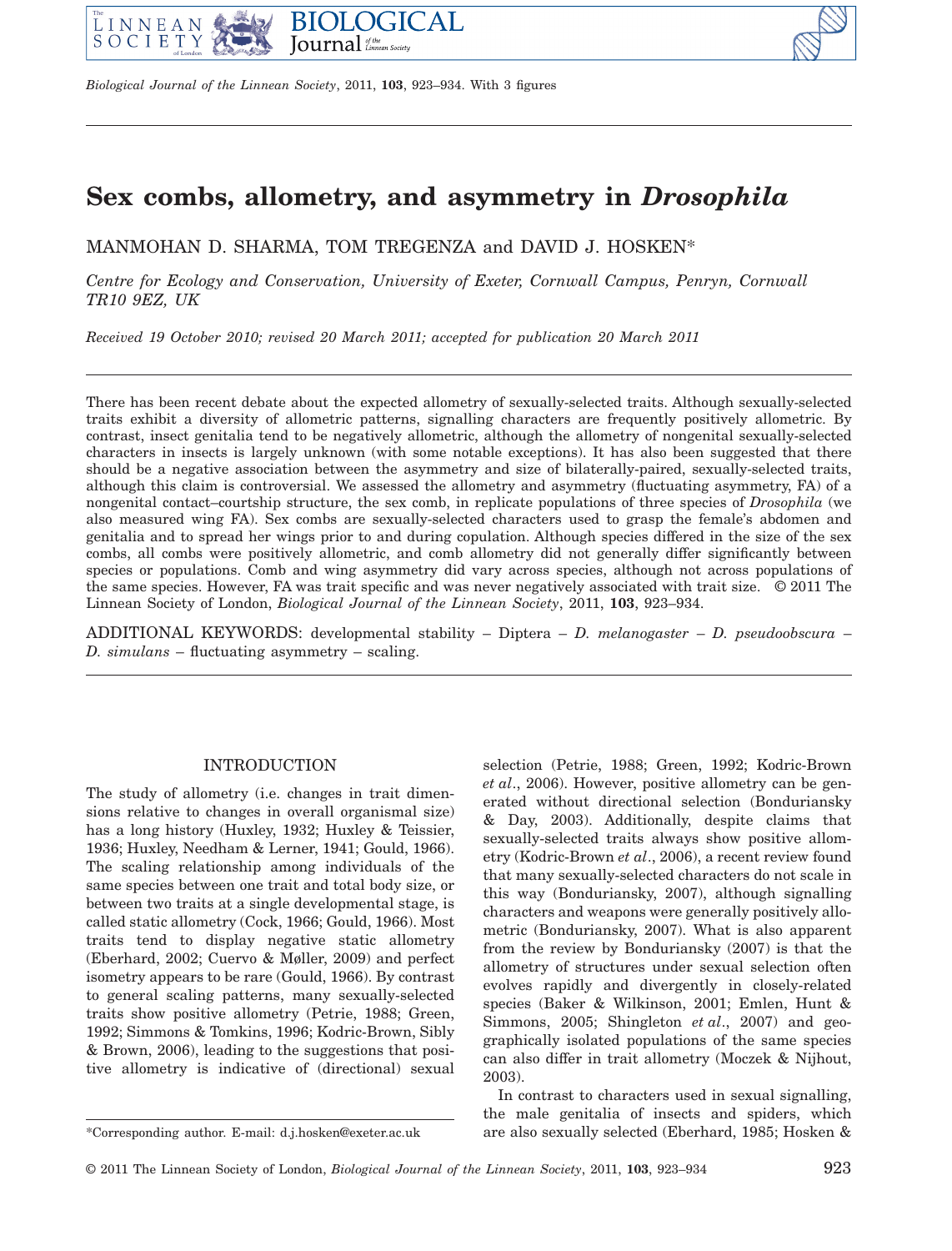

**Figure 1.** The sex combs of *Drosophila simulans* (A), *D. melanogaster* (B), and *Drosophila pseudoobscura* (C). Measurements were taken along the base of the sex combs. Combs are oriented with distal end of leg facing upwards and scale bars represent 20  $\mu$ m. *Drosophila pseudoobscura* has two sex combs, one each on the first and second tarsus (annotated as 1 and 2), whereas *D. simulans* and *D. melanogaster* have a single sex comb on the first tarsus.

Stockley, 2004), tend to show negative allometry (Eberhard *et al*., 1998; Hosken, Minder & Ward, 2005). The low allometric slopes of arthropod genitalia can be explained by mechanical and stimulatory versions of the one-size-fits-all hypothesis (Eberhard, 2009) but, although the allometry of insect genitalia has been extensively investigated, fewer studies have looked at the allometry of nongenital characters (e.g. forelegs and sex combs) in insects (although exaggerated traits such as horns are notable exceptions; Kodric-Brown *et al*., 2006) (Bonduriansky, 2007). This may partly be because it is not always clear whether particular nongenital characters are sexually selected in insects or not.

In addition to debates about the scaling of sexually-selected characters, there have also been disputes about the relationship between trait symmetry and sexual selection (Møller & Swaddle, 1997; Tomkins & Simmons, 2003). Fluctuating asymmetry (FA), small random deviations from perfect symmetry in bilateral traits (Van Valen, 1962), which is a measure of developmental instability, has been suggested to reflect an individual's genetic quality (Møller & Swaddle, 1997). Higher quality individuals are predicted to have lower FA and, at the same time, also bear larger sexual traits. Essentially, larger sexually-selected traits should be more symmetrical because only high quality individuals can pay the costs of the larger traits and maintain developmental stability (Møller & Swaddle, 1997). Furthermore, FA levels should also be correlated across characters because FA reflects general quality (Møller & Swaddle, 1997). However, although FA has been linked to sexual selection and fitness in some taxa, this does not appear to be the case in many species (Tomkins & Simmons, 1995; David *et al*., 1998; Hunt & Simmons, 1998; Martin & Hosken, 2002; Cuervo &

Møller, 2009; for a review, see Tomkins & Simmons, 2003).

The sex comb(s) of *Drosophila* are male-specific secondary sexual characters. They consist of a row of stout, modified mechanosensory bristles (comb teeth) on the fore-leg tarsus (Fig. 1) and are found in all species groups in *Sophophora*, with the exception of the Neotropical *saltans* and *willistoni* groups (Lakovaara & Saura, 1982). They are sexually selected, being involved in male–female tactile interactions during courtship and mating (Cook, 1977), although selection on the combs varies across species. For example, in free-living *Drosophila simulans*, mating success is negatively associated with tooth number and comb size (Markow, Bustoz & Pitnick, 1996), whereas, in *Drosophila bipectinata*, males with larger and more symmetrical sex combs have greater mating success (Polak, Starmer & Wolf, 2004). By contrast, sex comb size in *Drosophila pseudoobscura* does not appear to significantly affect mating success (Markow *et al*., 1996). Little is known about the allometry of sex combs, however, prompting calls for investigations of how they scale with body size (Bonduriansky, 2007). In the present study, we investigated the allometry and asymmetry of sex combs for two distinct geographical populations of each of three closelyrelated *Drosophila* species: *Drosophila melanogaster*, *D. simulans*, and *D. pseudoobscura.*

#### MATERIAL AND METHODS

We used three *Drosophila* species, with each represented by two populations from distinct geographical areas. *Drosophila simulans* populations came from Tuncurry  $(T)$  and Walpole  $(W_s)$  in Eastern and Western Australia, respectively. The *D. melanogaster* Canton-S (C) population came from the *Drosophila*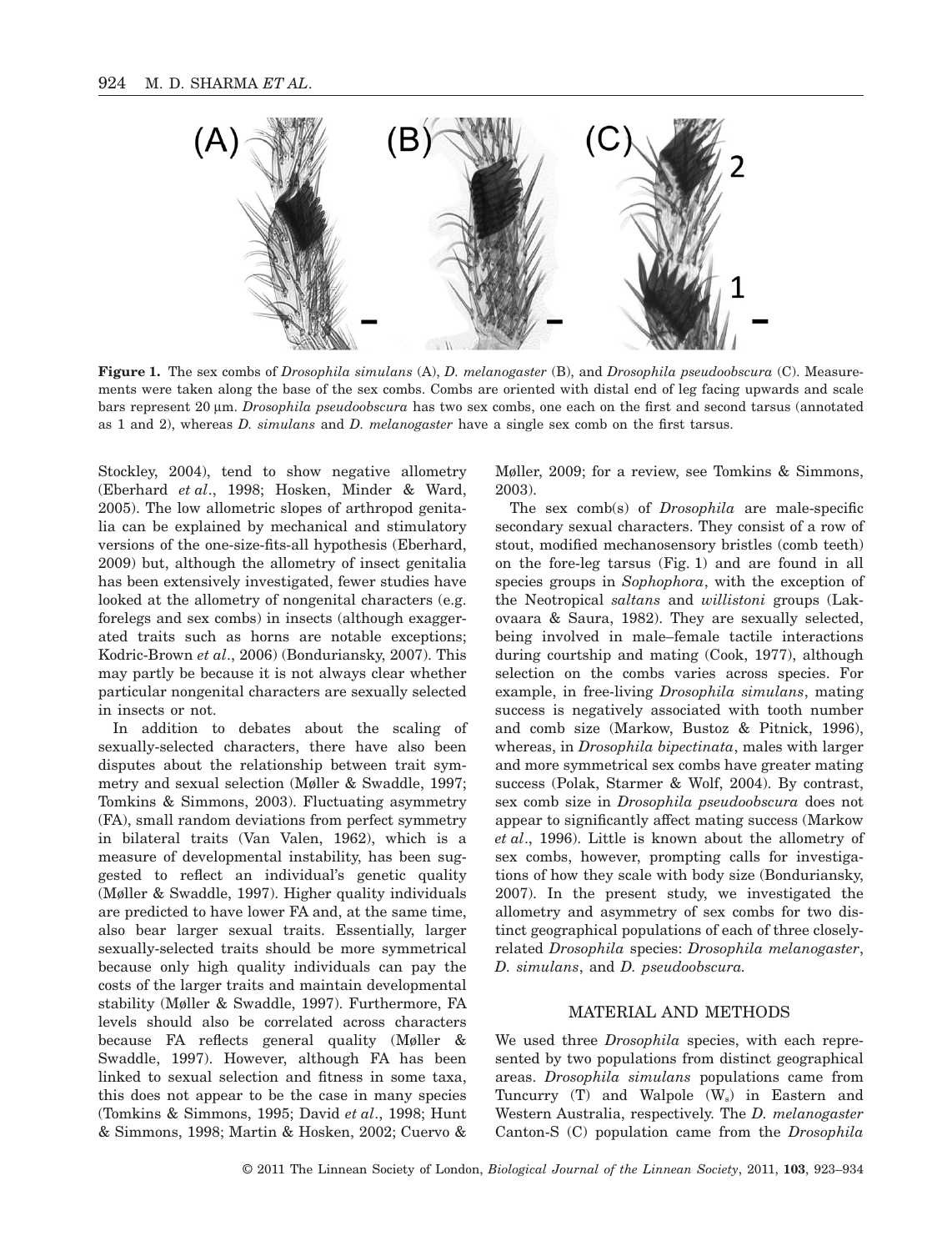|                |                       |            | First tarsomere teeth number (range) |            | Second tarsomere teeth number (range) |
|----------------|-----------------------|------------|--------------------------------------|------------|---------------------------------------|
| <b>Species</b> | Population            | Right comb | Left comb                            | Right comb | Left comb                             |
| Drosophila     |                       | $9(7-11)$  | $9(7-11)$                            | 0          | $\Omega$                              |
| simulans       | $\rm W_{\tiny \rm s}$ | $9(6-11)$  | $9(7-11)$                            | 0          | $\Omega$                              |
| Drosophila     | C                     | $10(8-13)$ | $10(8-12)$                           | 0          | $\Omega$                              |
| melanogaster   | $\rm W_{m}$           | $10(7-12)$ | $10(8-12)$                           | $\Omega$   | 0                                     |
| Drosophila     | S                     | $7(5-9)$   | $7(5-8)$                             | $6(4-6)$   | $5(5-7)$                              |
| pseudoobscura  |                       | $6(4-8)$   | $6(5-8)$                             | $5(4-6)$   | $5(4-7)$                              |

**Table 1.** Details of sex comb tooth number in different populations of three species of *Drosophila* (numbers indicate mode and range)

T, Tuncurry; Ws, Walpole; C, from the *Drosophila* stock centre; Wm, Walpole; S, Sholow, AZ; L, Lewiston, MT.

stock centre and the other was from Walpole  $(W_m)$ in Western Australia. *Drosophila pseudoobscura* populations were collected from Sholow, AZ (S) and Lewiston, MT (L) in the USA. Details of sex comb tooth arrangement in all populations are listed in Table 1. All fly stocks were laboratory adapted for being housed in population cages for > 50 generations and reared on *Drosophila* quick mix medium (supplied by Blades Biological) at 25 °C ( $\pm$ 0.1 °C) under a 12 : 12 light/dark cycle. Flies were sexed under light anaesthesia with  $CO<sub>2</sub>$  within 8 h of eclosion. Virgin males were then collected and housed in 45-mL vials at a density of no more than ten males per vial. After  $3$  days, males were collected under light  $CO<sub>2</sub>$  anaesthesia and preserved in 70% ethanol at -80 °C before measurement. All flies were treated with 10% KOH solution at 75 °C for 45 minutes, and transferred to 80% glycerol–ethanol solution after being passed through graded washes (*sensu* Atallah *et al*., 2009). The right and left wings of males along with both pro-thoracic legs were removed from each fly and then mounted on slides using Hoyer's medium, for measurement of sex comb, tarsus, and wing dimensions. Measurements were made on at least 100 males of each species, with a minimum of 50 males measured per population. Empirical evidence in Diptera suggests that wing length tends to scale negatively, whereas hind-tibia length (HTL) scales isometrically with body size (Eberhard, 2002). A preliminary analysis was conducted using both measures and results (not shown) suggested higher positive slopes when we use HTL instead of wing length. Therefore, we conservatively used wing length as a measure of body size (Gilchrist & Partridge, 1999) instead of HTL.

Wing  $(x50)$  and foreleg images  $(x300)$  were acquired using a Leica inverted microscope connected to a digital image acquisition system on a personal computer and later analyzed manually using NIH Image J. Wing length (WL) was measured as the length of the first posterior cell, from anterior cross-vein (the



**Figure 2.** Wing length measured between points A and B.

junction of the longitudinal vein III) to the distal tip (border of the wing) of vein III (Fig. 2). Both wings of each individual were measured and an average value calculated. Comb length was measured as the greatest length subtended by the sex comb (CL) along its base, and sex comb tooth number (TN) was also counted. All traits were measured twice on different days without reference to the previous measurement to allow analysis and partitioning of measurement error (ME), which is essential for subsequent FA analysis (Palmer, 1994). Regression of WL, CL, and TN measure one on measure two showed that they were significantly associated (WL:  $r^2 = 0.999$ ,  $F_{1,318} = 1.4$ <sup>e+8</sup>,  $P < 0.001$ ; CL:  $r^2 = 0.998$ ,  $F_{1,318} = 2.04^{\text{e+6}}, \ P < 0.001; \ \text{TN:} \ r^2 = 0.998, \ F_{1,318} = 1.6^{\text{e+6}},$ *P* < 0.001) and repeatability estimates (Lessells & Boag, 1987) were accordingly high  $(r = 0.99$  for all traits measured). We also assessed the impact of our mounting technique on measurement error and, again, regression of measure 1 on measure 2 (after remounting specimens) revealed that our techniques were highly repeatable (CL:  $r^2 = 0.92$ ,  $\beta = 0.96$ ,  $F_{1,40} = 4.25$ <sup>e+2</sup>,  $P < 0.001;$  TN:  $r^2 = 1, \beta = 1, \ F_{1,160} =$ 1.57<sup>e+32</sup>,  $P < 0.001$ ). Before performing any analyses, data were checked for potential outliers *sensu* Palmer (1994) and Palmer & Strobeck (2003). Grubb's test revealed seven extreme data points, which were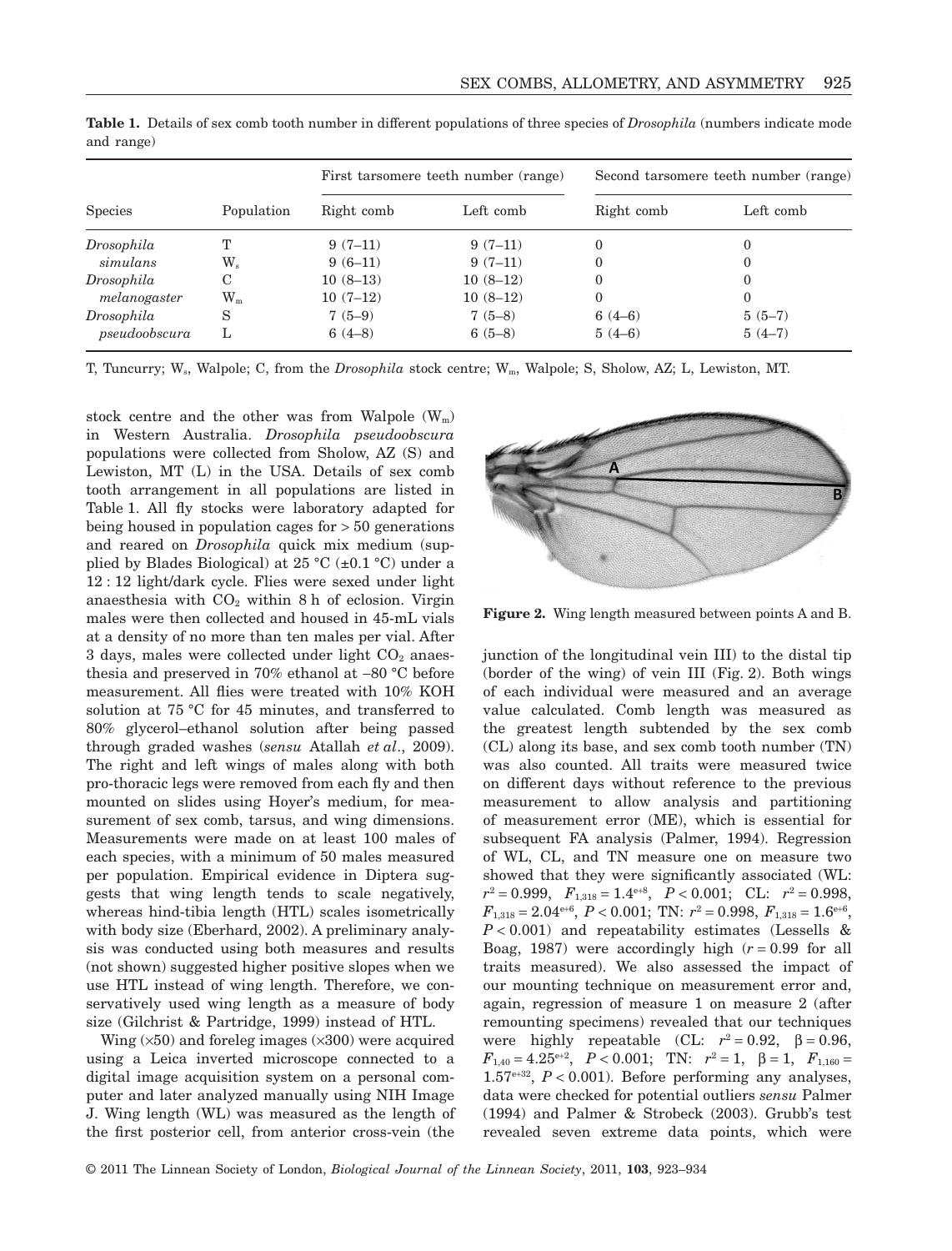removed (Palmer & Strobeck, 2003). The filtered dataset was used for all subsequent analyses.

Comb allometry was then quantified by regressing  $log_{10}$ -transformed comb lengths against  $log_{10}$  wing lengths and obtaining the regression slope. Several regression techniques were used (Table 2), although model 2 regression or structural models are recommended for allometric analyses (Harvey & Pagel, 1991); model 1 regression [ordinary least squares (OLS) regression] assumes that there is no measurement error in the predictor variable. Model 2 regression, on the other hand, assumes errors in both *x* and *y* directions, whereas structural models assume errors are uncorrelated and that the value of  $\lambda$  (ratio of the two error variances) is known (Harvey & Pagel, 1991). Although we present regression slopes calculated using all methods [OLS, major axis (MA), standardized major axis (SMA = reduced major axis), ranged major axis regressions (RaMA), along with structural relationship (STR/ML) regression (maximum likelihood regression)], we base subsequent analyses on MA slopes and intercepts because MA regression is a preferred method for calculating allometry (Harvey & Pagel, 1991). Regression slopes for OLS, MA, SMA, and RaMA methods were computed in 'R' using the lmodel2 package (Legendre,  $2008$ ), and their statistical significances  $(> 0)$  were assessed in JMP, version 8.0 (SAS Institute Inc.), and SPSS, version 15 (SPSS Inc.). SMATR (http://web. maths.unsw.edu.au/~dwarton/programs.html) implemented on the R software platform (R Development Core Team) was used to test MA slopes for isometry  $(\beta = 1)$  using one-sample *t*-tests. We were interested to determine whether sex comb allometry differed across populations and species. Accordingly, we tested for a common slope within species and then across species, using Barlett corrected maximum likelihood tests (Warton *et al*., 2006; 2007).

The asymmetry of each trait was measured as the signed (R–L) difference. FA1 is the absolute value of this measure. A two-way analysis of variance was used to assess whether asymmetry could be distinguished from measurement error (ME) (Palmer, 1994; Palmer & Strobeck, 2003). This is essential because ME can confound FA interpretations. Further analyses were performed using a worksheet provided by A.R. Palmer (http://www.biology.ualberta.ca/palmer/ DataFiles/FA\_Calc.xls). We calculated FA4a, FA10a, ME1, ME3, ME5, and ME1 as a percentage of FA4a (Table 3) *sensu* Palmer (1994) and Palmer & Strobeck (2003); however, subsequent analyses are based on FA1 values. *Drosophila simulans* (W<sub>s</sub>) and *D. mela* $nogaster$  ( $W_m$ ) populations showed significant directional asymmetry in comb length. As a result and to be conservative, comb length FA was excluded from all further FA analyses. All remaining populations

displayed nonsignificant levels of skew and kurtosis after Bonferroni correction (data not shown). Although all of these analyses were conducted at the population level, species level analyses also indicated that FA was discernable from ME (data not shown).

## RESULTS

We first used multivariate analysis of variance (MANOVA) to see how species and populations differed in the average size (mean of left and right characters) of the traits we measured. In this analysis, we were only interested in the sex combs on the first tarsal segment because this trait was shared by all species; only *D. pseudoobscura* has multiple combs. Species and population nested within species were our predictor variables, and wing length, sex-comb length, and comb tooth number were the dependent variables. This analysis revealed a significant effect of species (Wilks' lambda:  $F_{6,624} = 570, P < 0.001$ ) and population (within species) (Wilks' lambda:  $F_{9,759.5} = 9.11, P < 0.001$ ) on the multivariate combination of these traits. Univariate post-hoc tests of the species effect revealed that comb length, tooth number, and wing length all varied across species  $(F > 169, P < 0.001)$  (CL: *D. simulans* = *D. pseudoobscura* < *D. melanogaster*. TN: *D. pseudoobscura* < *D. simulans* < *D. melanogaster*. WL: *D. simulans* < *D. melanogaster* < *D. pseudoobscura*). Within species, wing length was found to be significantly different between populations of *D. simulans*  $(F_{1,105} = 42.5, P < 0.001$ :  $W_s > T$  and *D. pseudoobscura*  $(F_{1,103} = 18.2, P < 0.001$ : S > L), although populations of *D. melanogaster* did not differ significantly in wing length  $(F_{1,106} = 2.27, P = 0.14)$ . For comb length and comb tooth number, only *D. pseudoobscura* showed a significant difference between populations (CL:  $F_{1,103} = 8.42$ ,  $P = 0.004$ ; TN:  $F_{1,103} = 4.36$ ,  $P = 0.039$ : in both cases,  $S > L$ ); these traits did not differ significantly across population in the other two species  $(F < 1.67, P > 0.199)$ .

All the Type II regression slopes and the slope generated from the structural model suggest positive allometry for comb length (Table 2), and it is these models that are recommended for allometric slope estimation (Harvey & Pagel, 1991). We also fitted quadratic equations to the allometry data, although polynomial equations were not significant, even before Bonferroni correction (data not shown). All MA slopes were significantly greater than 1 for all populations (T:  $F_{1,47} = 12.9, P < 0.001; W_s: F_{1,56} = 59.2, P <$ 0.001; C: *F*1,48 = 59.9, *P* < 0.001; Wm: *F*1,56 = 36.0, *P* < 0.001; S: *F*1,47 = 63.7, *P* < 0.001; L: *F*1,54 = 34.8, *P* < 0.001; Fig. 3). We also calculated the allometry of the second sex comb (on the second tarsus) of *D. pseudoobscura* and found this displayed positive allometry in all models (excluding OLS) (Table 2) and,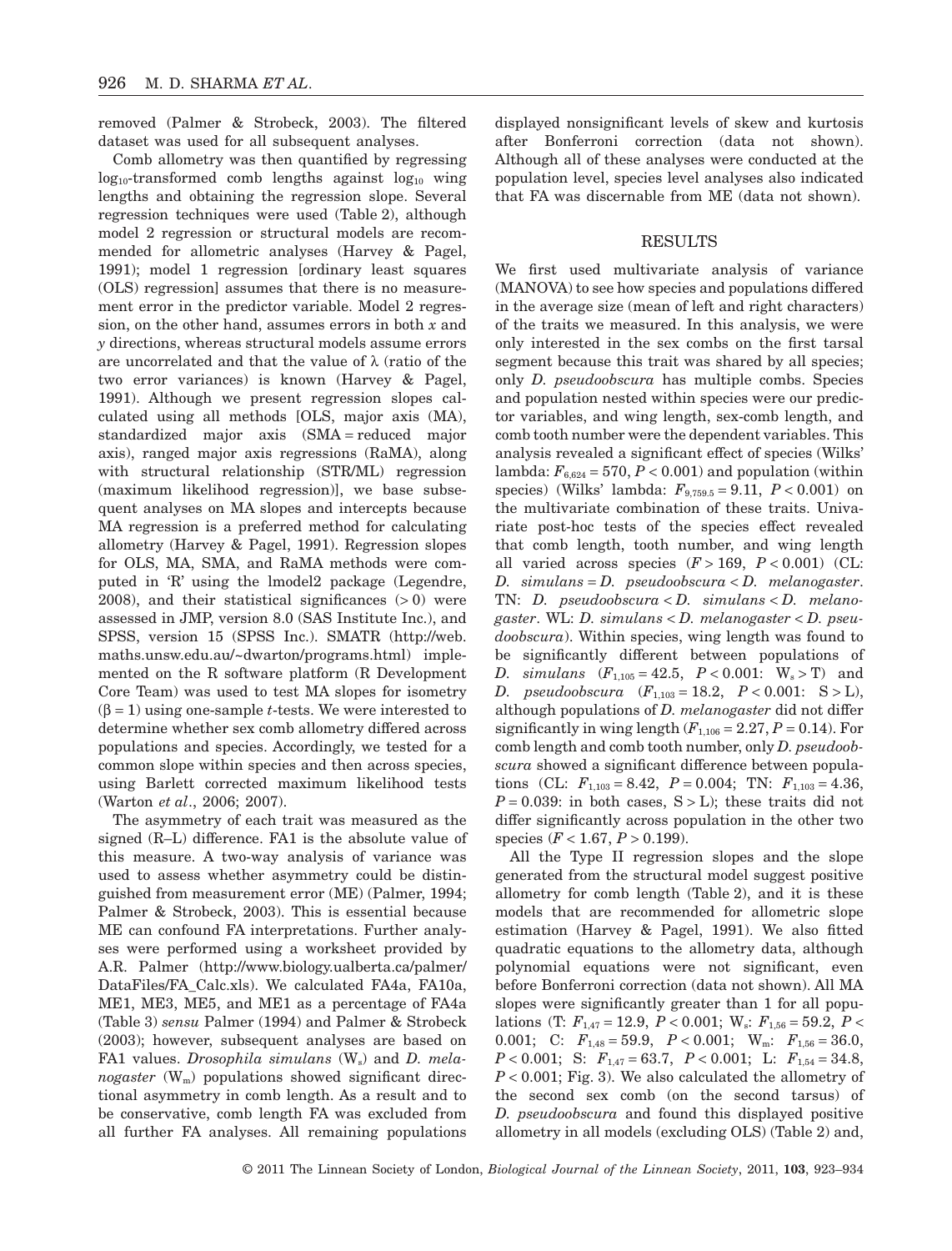| Species/population                                   | $\,N$  | Method               |                |       | Intercept | Slope $(\pm SE)$ | $F$ (d.f.) | $\boldsymbol{P}$ |
|------------------------------------------------------|--------|----------------------|----------------|-------|-----------|------------------|------------|------------------|
| Drosophila simulans                                  |        |                      |                |       |           |                  |            |                  |
| T                                                    | $49\,$ | <b>OLS</b>           | $\mathbf{r}^2$ | 0.230 | $-0.522$  | 0.749(0.199)     | 14.03(47)  | 0.000            |
|                                                      |        | MA                   |                |       | $-5.359$  | 2.346 (0.626)    |            |                  |
|                                                      |        | <b>SMA</b>           |                |       | $-2.983$  | 1.561(0.199)     | NA         |                  |
|                                                      |        | RaMA                 |                |       | $-7.040$  | 2.901 (NA)       |            |                  |
|                                                      |        | ML                   |                |       | $-4.257$  | 1.982 (NA)       |            |                  |
| $W_{s}$                                              | 58     | <b>OLS</b>           | $\mathbf{r}^2$ | 0.137 | $-0.902$  | 0.867(1.265)     | 8.92(56)   | 0.004            |
|                                                      |        | MA                   |                |       | $-14.550$ | 5.338 (1.787)    |            |                  |
|                                                      |        | <b>SMA</b>           |                |       | $-5.391$  | 2.338 (1.265)    | NA         |                  |
|                                                      |        | RaMA                 |                |       | $-16.469$ | 5.967 (NA)       |            |                  |
|                                                      |        | ML                   |                |       | $-11.150$ | $4.224$ (NA)     |            |                  |
| Drosophila melanogaster                              |        |                      |                |       |           |                  |            |                  |
| C                                                    | $50\,$ | <b>OLS</b>           | $r^2$          | 0.100 | $-0.650$  | 0.797(0.344)     | 5.36(48)   | 0.025            |
|                                                      |        | MA                   |                |       | $-19.335$ | 6.833(2.952)     |            |                  |
|                                                      |        | <b>SMA</b>           |                |       | $-5.971$  | 2.516(0.344)     | NA         |                  |
|                                                      |        | RaMA                 |                |       | $-21.447$ | $7.515$ (NA)     |            |                  |
|                                                      |        | $\rm ML$             |                |       | $-14.752$ | 5.353 (NA)       |            |                  |
| $\rm W_m$                                            | 58     | <b>OLS</b>           | $r^2$          | 0.127 | $-0.395$  | 0.712(0.250)     | 8.13 (56)  | 0.006            |
|                                                      |        | MA                   |                |       | $-11.928$ | 4.433(1.554)     |            |                  |
|                                                      |        | SMA                  |                |       | $-4.384$  | 1.999(0.250)     | NA         |                  |
|                                                      |        | RaMA                 |                |       | $-14.240$ | 5.179 (NA)       |            |                  |
|                                                      |        | $\rm ML$             |                |       | $-8.836$  | 3.435 (NA)       |            |                  |
| Drosophila pseudoobscura                             |        |                      |                |       |           |                  |            |                  |
| L                                                    | 56     | <b>OLS</b>           | $\mathbf{r}^2$ | 0.357 | $-1.745$  | 1.095(0.199)     | 30.00(54)  | 0.000            |
|                                                      |        | $\rm MA$             |                |       | $-6.355$  | 2.546(0.465)     |            |                  |
|                                                      |        | $\operatorname{SMA}$ |                |       | $-4.088$  | 1.833(0.199)     | NA         |                  |
|                                                      |        | RaMA                 |                |       | $-7.435$  | 2.886 (NA)       |            |                  |
|                                                      |        | ML                   |                |       | $-5.375$  | $2.237$ (NA)     |            |                  |
| S                                                    | 49     | <b>OLS</b>           | $r^2$          | 0.174 | $-1.596$  | 1.050(0.333)     | 9.93(47)   | 0.002            |
|                                                      |        | $\rm MA$             |                |       | $-15.029$ | 5.258 (1.669)    |            |                  |
|                                                      |        | $\operatorname{SMA}$ |                |       | $-6.270$  | 2.514 (0.333)    | NA         |                  |
|                                                      |        | RaMA                 |                |       | $-16.679$ | 5.775 (NA)       |            |                  |
|                                                      |        | ML                   |                |       | $-11.931$ | 4.287 (NA)       |            |                  |
| Allometric relationship of CL (second tarsus) to WL: |        |                      |                |       |           |                  |            |                  |
| Drosophila pseudoobscura                             |        |                      |                |       |           |                  |            |                  |
| L                                                    | 56     | <b>OLS</b>           | $r^2$          | 0.073 | 0.012     | 0.517(0.249)     | 4.28(54)   | $\,0.043\,$      |
|                                                      |        | MA                   |                |       | $-15.178$ | 5.298 (2.561)    |            |                  |
|                                                      |        | SMA                  |                |       | $-4.408$  | 1.908(0.249)     | NA         |                  |
|                                                      |        | RaMA                 |                |       | $-19.105$ | 6.534 (NA)       |            |                  |
|                                                      |        | ML                   |                |       | $-10.744$ | 3.902 (NA)       |            |                  |
| S                                                    | 49     | <b>OLS</b>           | $r^2$          | 0.088 | $-0.796$  | 0.771(0.363)     | 4.51(47)   | 0.039            |
|                                                      |        | MA                   |                |       | $-22.726$ | 7.641 (3.598)    |            |                  |
|                                                      |        | SMA                  |                |       | $-6.653$  | 2.606(0.363)     | NA         |                  |
|                                                      |        | RaMA                 |                |       | $-25.352$ | 8.464 (NA)       |            |                  |
|                                                      |        | ML                   |                |       | $-17.412$ | 5.977 (NA)       |            |                  |

**Table 2.** Details of allometry of (log) comb length (regressed against (log) wing length) as calculated by various methods

Allometric relationship of CL (first tarsus) to WL

*P*-values are from significance test of ordinary least squares (OLS), major axis (MA), and ranged major axis (RaMA) slopes against zero. The SE of the standardized major axis (SMA) slope is equal to the standard error of the slope calculated for an OLS model and the SE of the MA and maximum likelihood (ML) slopes are equal.

T, Tuncurry; Ws, Walpole; C, from the *Drosophila* stock centre; Wm, Walpole; S, Sholow, AZ; L, Lewiston, MT; CL, comb length; WL, wing length; NA, not applicable.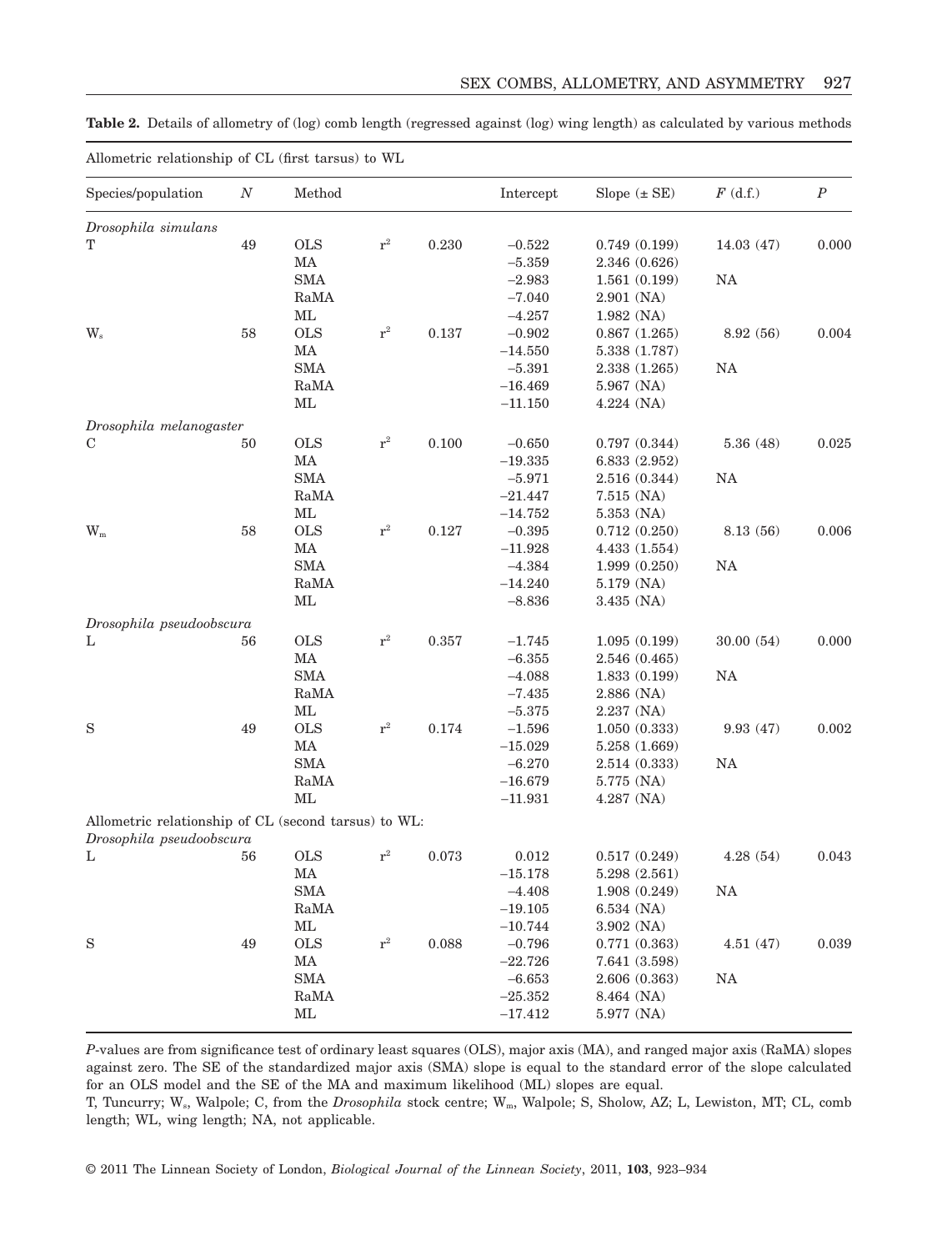|                                                                                                                                                                                    |                       | Drosophila simulans     | ⊢                       |                       | Drosophila melanogaster                                        | ○                     |                                                | $Drosophila$ pseudoobscura                           | ᆜ                                         |                                                                                                                                                                                                                                                                                                                    |                            |
|------------------------------------------------------------------------------------------------------------------------------------------------------------------------------------|-----------------------|-------------------------|-------------------------|-----------------------|----------------------------------------------------------------|-----------------------|------------------------------------------------|------------------------------------------------------|-------------------------------------------|--------------------------------------------------------------------------------------------------------------------------------------------------------------------------------------------------------------------------------------------------------------------------------------------------------------------|----------------------------|
|                                                                                                                                                                                    | <b>G</b>              | ΣŢ                      |                         | FO                    | E                                                              |                       | $\Gamma$<br><b>P</b>                           | $\mathbb{P}^2$<br>5                                  | $\Xi$<br>E                                | $\mathbb{P}^2$<br>E                                                                                                                                                                                                                                                                                                | $\mathbb N$                |
|                                                                                                                                                                                    |                       |                         | Ę                       |                       |                                                                | Σ                     | $\overline{\phantom{a}}$                       | $\overline{\phantom{a}}$                             | $\overline{\phantom{a}}$                  | $\mathbf{I}$                                                                                                                                                                                                                                                                                                       |                            |
| (a) FA1 mean (in µm for CL)                                                                                                                                                        | 1.5596                | 653<br>0.26             | 2.1976                  | 1.0217                | 0.18                                                           | 1.3568                | 0.8805                                         | 0.1706                                               | 0.0714                                    | $-0.0536$                                                                                                                                                                                                                                                                                                          | $-3.1551$                  |
| (b) $FA4a = 0.798\sqrt{MS_{SI}}$<br>$(in \mu m \text{ for } CL)$<br>$+$ -SE                                                                                                        | 4.9719<br>0.8882      | 0.1816<br>1.0045        | 1.3669<br>7.6556        | 0.8826<br>4.9808      | 0.9765<br>0.1731                                               | 1.8236<br>10.291      | 0.6383<br>3.8526                               | 0.6476<br>3.9062                                     | 0.0982<br>0.5365                          | 0.0898<br>0.5318                                                                                                                                                                                                                                                                                                   | 1.6808<br>10.0481          |
| (c) $FA10a$ (in $\mu$ m for CL)                                                                                                                                                    | 19.3346               | 0.7845                  | 45.9479                 | 0.3257                | 19.3926                                                        | 83.0781               | 11.5763                                        | 11.9042                                              | 0.2126                                    | 0.2176                                                                                                                                                                                                                                                                                                             | 79.1937                    |
| (d) ME1 = $0.798\sqrt{MS_{\rm err}}$                                                                                                                                               | $d.f. = 48$<br>0.3093 | $=47$<br>0.0987<br>d.f. | $d.f. = 48$<br>0.2986   | $d.f. = 48$<br>0.3321 | $d.f. = 49$<br>$\circ$                                         | $d.f. = 49$<br>0.3091 | $d.f. = 54$<br>0.3149                          | $d.f. = 54$<br>0.3121                                | $d.f. = 49$<br>0.1306                     | $d.f. = 53$<br>0.0754                                                                                                                                                                                                                                                                                              | $d.f. = 55$<br>0.3191      |
| (in µm for CL)<br>(e) ME1 as $%$ FA4a                                                                                                                                              | 6.2203                | 9.83                    | 3.9002                  | 6.6677                | $\circ$                                                        | 3.0033                | 8.1732                                         | 7.9908                                               | 24.3468                                   | 14.1793                                                                                                                                                                                                                                                                                                            | 3.1759                     |
| (f) ME3 = $\text{MS}_{\text{err}}$ as % $\text{MS}_{\text{SI}}$<br>$(g)$ repeatability (ME5)                                                                                       | 0.3869<br>0.7243      | 0.9663<br>0.5112        | 0.8701<br>0.15          | 0.6913<br>$\circ$     | 0.4446                                                         | 0.9172<br>0.09        | 0.5704<br>0.668                                | 0.6385<br>0.5815                                     | 5.9268<br>0.1241                          | 2.0102<br>0.3032                                                                                                                                                                                                                                                                                                   | 0.8984<br>$\overline{0.1}$ |
|                                                                                                                                                                                    | $Drosophila\ sim$     | suppri                  | $\mathbf{W}_\mathrm{s}$ |                       | $D$ rosophila melanogaster $\mathrm{W}_{\scriptscriptstyle m}$ |                       |                                                | $Drosophila$ pseudoo $bscura$                        | Ω                                         |                                                                                                                                                                                                                                                                                                                    |                            |
|                                                                                                                                                                                    | <b>PD</b>             | EN                      | $\Xi$                   | FD                    | E                                                              | ΣM                    | $\Gamma$<br>$\overline{\phantom{a}}$<br>.<br>이 | $\mathbb{P}^2$<br>$\overline{\phantom{a}}$<br>5<br>U | $\Gamma$<br>$\overline{\phantom{a}}$<br>E | $\mathbb{P}^2$<br>$\mathbf{I}$<br>K                                                                                                                                                                                                                                                                                | ΣM                         |
| (a) $FA1$ mean (in $\mu$ m for $CL$ )                                                                                                                                              | 2.5001                | 0.069                   | $-0.8191$               | 2.8489                | 0.2241                                                         | 0.2971                | 1.8867                                         | 0.9095                                               | 0.1224                                    | $\circ$                                                                                                                                                                                                                                                                                                            | 1.0431                     |
| $+$ -SE                                                                                                                                                                            | 0.6237                | 0.141                   | 1.3216                  | 0.6982                | 0.1477                                                         | 1.8544                | 0.6874                                         | 0.6457                                               | 0.1153                                    | 0.0922                                                                                                                                                                                                                                                                                                             | 1.8387                     |
| (b) $FA4a = 0.798\sqrt{MS_{SI}}$<br>(in µm for CL)                                                                                                                                 | 3.8271                | 0.8394                  | 8.0453                  | 4.2507                | 0.8787                                                         | 11.2606               | .8537<br>က                                     | 3.6641                                               | 0.644                                     | 0.5084                                                                                                                                                                                                                                                                                                             | 10.2666                    |
| (c) $FA10a$ (in $\mu$ m for CL)                                                                                                                                                    | 11.4221               | 0.5489                  | 50.7418                 | 14.1013               | 0.602                                                          | 99.4654               | 11.5834                                        | 10.4559                                              | 0.7488                                    | 0.1978                                                                                                                                                                                                                                                                                                             | 82.6739                    |
|                                                                                                                                                                                    | $d.f. = 56$           | $d.f. = 56$             | $d.f. = 57$             | $d.f. = 56$           | $d.f. = 56$                                                    | $d.f. = 57$           | $d.f. = 47$                                    | $d.f. = 47$                                          | $d.f. = 49$                               | $d.f. = 46$                                                                                                                                                                                                                                                                                                        | $d.f. = 48$                |
| (d) $MEL = 0.798\sqrt{MS_{err}}$                                                                                                                                                   | 0.3154                | 0.0741                  | 0.3192                  | 0.3305                | 0.0741                                                         | 0.3478                | 0.3137                                         | 0.3306                                               | $\circ$                                   | 0.0806                                                                                                                                                                                                                                                                                                             | 0.329                      |
| $(in \mu m \text{ for } CL)$<br>(e) ME1 as % FA4a                                                                                                                                  | 8.2409                | 8.8264                  | 3.9675                  | 7.7745                | 8.4313                                                         | 3.089                 | 8.1393                                         | 9.0217                                               | $\circ$                                   | 15.8538                                                                                                                                                                                                                                                                                                            | 3.2048                     |
| (f) ME3 = $MS_{err}$ as % MS <sub>SI</sub>                                                                                                                                         | 0.6791                | 0.7791                  | 0.16                    | 0.6044                | 0.7108                                                         | 0.1                   | 0.6625                                         | 0.8139                                               | $\circ$ $\overline{ }$                    | 2.5144                                                                                                                                                                                                                                                                                                             | $\overline{0.1}$           |
| repeatability (ME5)<br>$\circledcirc$                                                                                                                                              | 0.5577                | 0.5233                  | 0.8454                  | 0.5864                | 0.5463                                                         | 0.9003                | 0.6048                                         | 0.5543                                               |                                           | 0.2836                                                                                                                                                                                                                                                                                                             | 0.9085                     |
| between replicate measurements as a proportion of mean difference between<br>FA1, FA4a, and FA10a: descriptors of fluctuating<br>variation as a percent of the total between-sides |                       |                         |                         |                       |                                                                |                       |                                                |                                                      |                                           | asymmetry (FA). ME1 reports measurement error in the original units, and ME3 represents the mean difference<br>sides (mean squares of the sides $\times$ individual interaction). ME5 expresses FA<br>variation (including ME), and provides a standardized measure of FA repeatability (Palmer & Strobeck, 2003). |                            |
| CL, comb length; TN, sex comb tooth number; WL, wing length                                                                                                                        |                       |                         |                         |                       |                                                                |                       |                                                |                                                      |                                           |                                                                                                                                                                                                                                                                                                                    |                            |

© 2011 The Linnean Society of London, *Biological Journal of the Linnean Society*, 2011, **103**, 923–934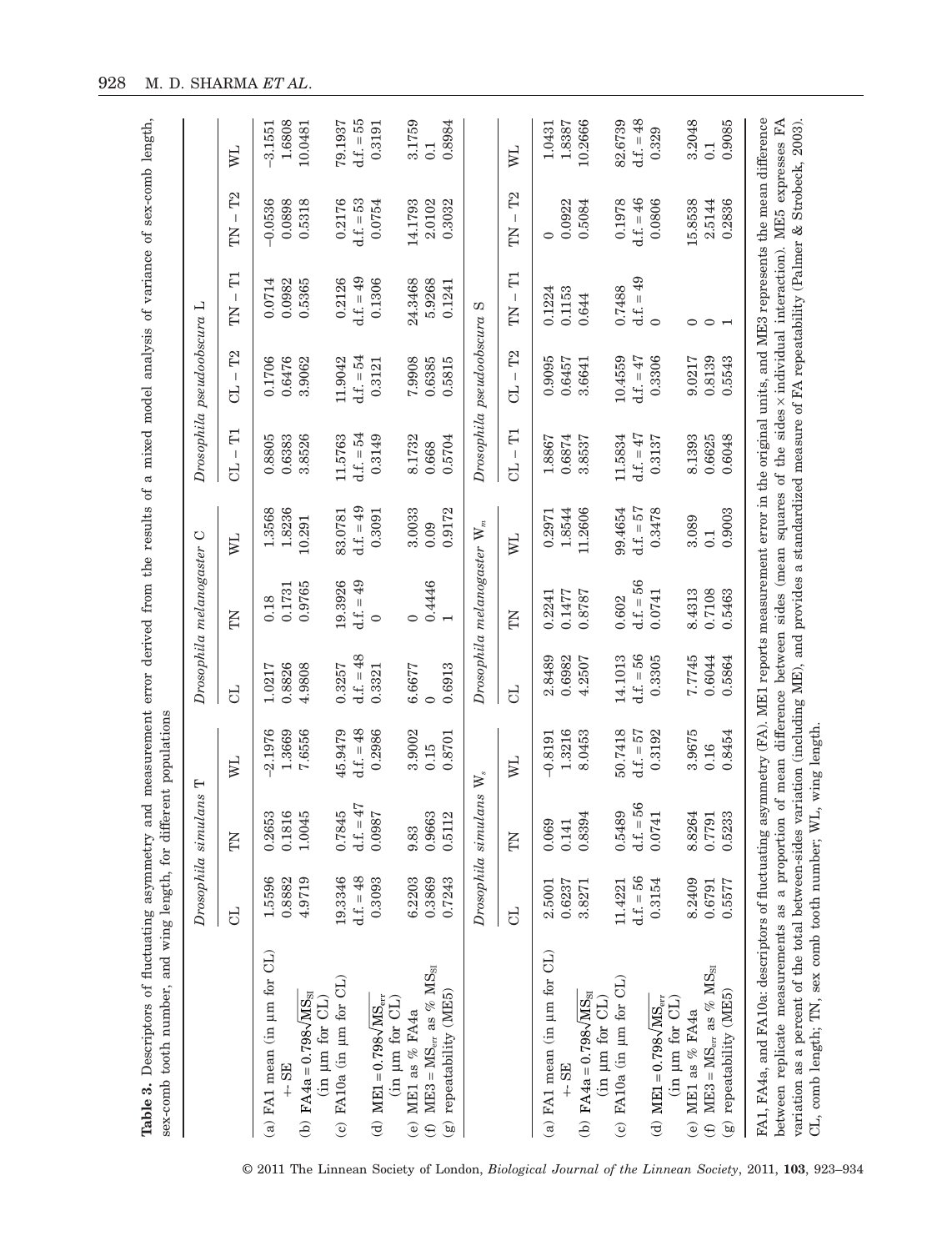

**Figure 3.** Major axis regression plots showing scaling association between comb length and body size (wing length) for six *Drosophila* populations. A, *Drosophila simulans* – Tuncurry. B, *Drosophila simulans* – Walpole. C, *Drosophila melanogaster* – Canton-S. D, *Drosophila melanogaster* – Walpole. E, *Drosophila pseudoobscura* – Sholow. F, *Drosophila pseudoobscura* – Lewiston. Wing length and comb length are represented as  $log_{10}$  values on the *x*- and *y*-axes. Lines of best fit are shown in each panel. All slopes are positively allometric (Type II regression; Table 2).

again, the MA slope was greater than 1 (Population S: *F*1,47 = 63.6, *P* < 0.001; Population L: *F*1,54 = 27.9,  $P < 0.001$ ).

MA slopes within species were then tested for differences using Barlett–corrected likelihood ratios (lr), and a common MA slope  $(\beta_{com})$  was determined when possible. We found that populations of *D. simulans*  $(lr = 3.46, P = 0.06, \beta_{com} = 4.03)$  and *D. melanogaster*  $(lr = 0.61, P = 0.44, \beta_{com} = 5.62)$  did not significantly differ in their comb length allometry. However, *D. pseudoobscura* populations had significantly different slopes  $(lr = 4.58, P = 0.03)$ . We then compared allometric slopes across species (for the first tarsal comb). However, because a common slope could not be calculated for *D. pseudoobscura* populations, these were compared separately. Comb allometry for *D*. *simulans* was similar to that of *D. melanogaster*  $(lr = 3.42, P = 0.06, \beta_{com} = 4.43)$  and *D. pseudoobscura* (L:  $\text{lr} = 0.034, P = 0.85, \beta_{\text{com}} = 2.60; \text{S: } \text{lr} = 2.70,$  $P = 0.10$ ,  $\beta_{\text{com}} = 4.04$ . Similarly, *D. pseudoobscura* S had slopes that did not differ from *D. melanogaster* (S:  $Ir = 0.03$ ,  $P = 0.87$ ,  $\beta_{com} = 5.47$ ), although slopes of *D. pseudoobscura* L did (lr = 5.93, *P* = 0.02). Because *D. pseudoobscura* has two sex combs, we also compared them within and across the two populations. Within each *D. pseudoobscura* population, the two combs had allometric slopes that did not significantly differ (L:  $\text{lr} = 2.91, P = 0.09, \beta_{\text{com}} = 3.08; \text{ S: } \text{lr} = 0.47,$  $P = 0.49$ ,  $\beta_{\text{com}} = 6.19$ . Furthermore, although comb one slopes were significantly different across the two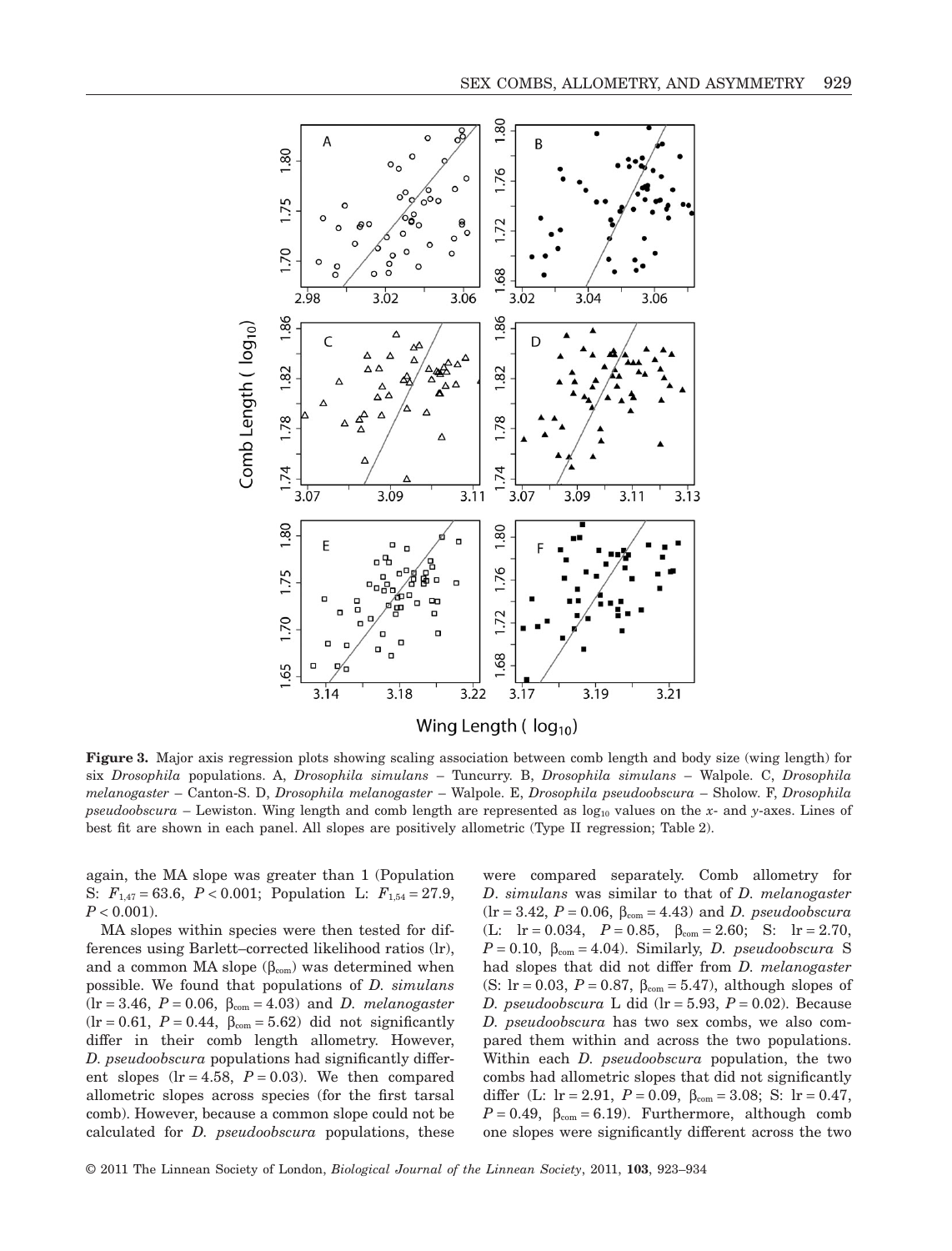populations (as noted above:  $r = 4.57$ ,  $P = 0.03$ ), those of comb two were similar  $(lr = 0.27, P = 0.60,$  $\beta_{com} = 6.70$ ).

We again used MANOVA to compare FA levels in wing length (WLFA) and sex comb tooth number (TNFA) across species and populations (with population again nested within species). We included wing length as a covariate in this analysis because levels of FA may vary simply because larger traits may have larger FA, and trait size differed across populations and species. This analysis revealed that the multivariate combination of these traits was significantly influenced by species (Wilks' lambda:  $F_{4,624} = 3.45, P = 0.01$ ) but not population (nested within species) (Wilks' lambda:  $F_{6,624} = 0.689$ ,  $P = 0.66$ ). Body size was not associated with the multivariate combination of FA in WL and TN (Wilks' lambda:  $F_{2,312} = 1.26$ ,  $P = 0.29$ . Univariate post-hoc tests of the species effect revealed that both WLFA  $(F_{2,317} = 4.93, P = 0.008)$  and TNFA  $(F_{2,317} = 13.2, P < 0.001)$  differed significantly between species. Post-hoc Bonferroni tests revealed that WLFA of *D. simulans* was significantly lower than that of *D. melanogaster*  $(P = 0.013)$  and *D. pseudoobscura* (*P* = 0.034), although *D. melanogaster* and *D. pseudoobscura* did not differ in WLFA  $(P = 1.00)$ (*D. simulans* < *D. pseudoobscura* = *D. melanogaster*). Post-hoc Bonferroni tests revealed that TNFA of *D. pseudoobscura* was significantly lower than that of *D. simulans* (*P* < 0.001) and *D. melanogaster* (*P* < 0.001), whereas *D. simulans* and *D. melanogaster* did not differ (*P* = 1.00) (*D. pseudoobscura* < *D. simulans* = *D. melanogaster*).

Individuals were ranked for WLFA and TNFA and Spearman's rank correlations were then used to assess the congruence of within individual FA by regressing WLFA rank against TNFA rank; this was carried out within populations (i.e. individuals were ranked within each population and regression were performed for each population), then within species, and then across all individuals. None of these analyses revealed a significant association (all  $|Rho| < 0.26$ ,  $P > 0.2$ ), except that there was a weak positive association between the two rank scores in one *D. melanogaster* population  $(W_m: Rho = 0.262)$ ,  $P = 0.047$ , which would be nonsignificant with Bonferroni correction. We also looked at potential associations between mean trait size and trait FA by regressing WLFA versus WL, TNFA versus TN, and TNFA versus CL; this was carried out within populations, then within species, and then across all individuals. OLS estimates for all three relationships were close to zero  $(\beta < 0.1, \text{SE} < 0.1, P > 0.05)$  in each analysis, except for TNFA versus TN, where we see a significant positive association when all individuals are pooled  $(\beta = 0.05 \pm 0.01, F_{1,318} = 17.2,$  $P = 0.001$ *)*.

## DISCUSSION

The major finding of the present study was that the sex combs of all species examined display positive allometry. Additionally, comb allometry did not significantly differ across populations, except for the allometry of the first comb in *D. pseudoobscura*, and there were few statistically significant differences in allometry across species. There were differences between species and populations in trait sizes and asymmetries, although little evidence that FA of single traits reflected overall developmental stability, or that FA was generally associated with trait size. We discuss each of these findings in turn.

Sex combs were positively allometric for all species examined. Thus, sex combs scale more like signalling characters (Alatalo, Höglund & Lundberg, 1988; Petrie, 1988; Baker & Wilkinson, 2001) than insect genitalia (Eberhard *et al*., 1998; Hosken *et al*., 2005). This is perhaps unexpected because there is evidence in one of our study species that sexual selection favours smaller combs (Markow *et al*., 1996), whereas exaggerated signalling traits are usually favoured by sexual selection (Andersson, 1994). Furthermore, similar to male genitalia, combs are frequently brought into direct contact with females during mating. Both *D. melanogaster* and *D. simulans* males use sex combs for 'precision grasping' of extruded female genitalia before mounting, whereas *D. pseudoobscura* males use the sex combs to spread the females' wings during copulation (Spieth, 1952; Cook, 1977). These functions are similar to those of some genital characters such as non-intromittent claspers (Hosken & Ward, 2000) but, although genital claspers scale with negative allometry in at least some Diptera (Hosken *et al*., 2005), the sex combs do not. Positive allometry has also been reported for the fore-legs of another fly and these are also used to hold onto females' wings during copulation (Eberhard *et al*., 1998). Why the scaling differences exist when functional differences apparently do not (i.e. claspers versus sex combs) is not clear, and further investigations are needed to explore selection acting on the sex combs of our experimental populations. However, if heavier males require better anchorage to lift and position themselves onto females, this could potentially explain the positive allometry we report. Recent work on another species finds that fertilization success during competitive mating is positively associated with sex comb size (Polak & Simmons, 2009) and, in one of our *D. simulans* populations (T), preand post-copulatory success are positively associated (Hosken *et al*., 2008). Because negative associations between mating success and comb size have been reported in this species (Markow *et al*., 1996), this tentatively suggests that comb size could also be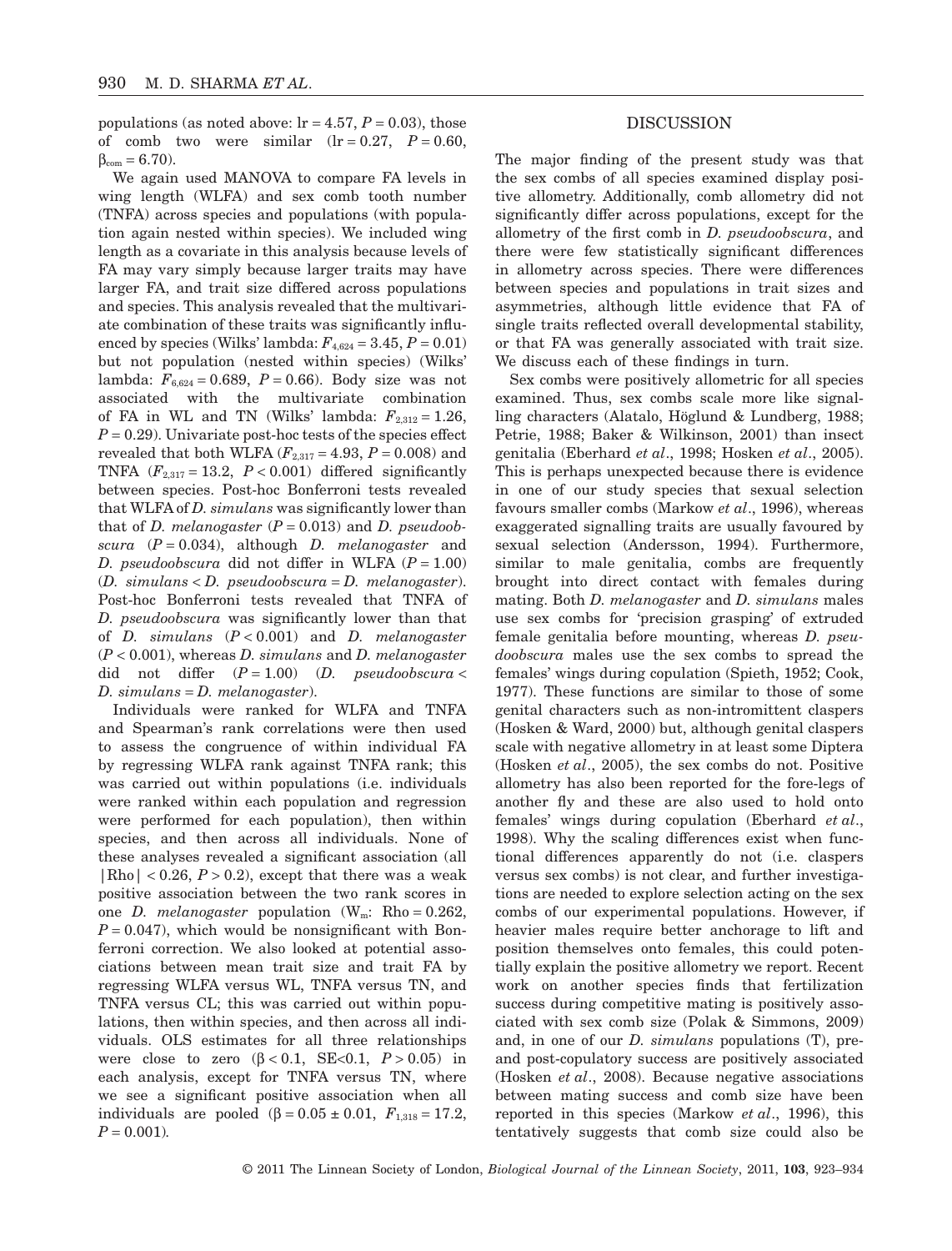negatively associated with sperm competitiveness. Again, this remains to be established.

The allometric relationships of sexually-selected traits frequently diverge rapidly (Baker & Wilkinson, 2001; Shingleton *et al*., 2007), and geographically isolated populations of the same species can also differ substantially in trait allometry (Moczek & Nijhout, 2003). In the present study, however, we did not find significant differences in sex comb allometry for the most part. Although populations of *D. pseudoobscura* differ from each other in the scaling of the first comb, they do not differ from each other for the second comb, and one population did not significantly differ from *D. simulans* or *D. melanogaster* (for the first comb), which were also similar to each other. Furthermore, there were no significant differences in comb scaling across populations of *D. simulans* or *D. melanogaster*. These significance levels were assessed with likelihood ratio tests and, when assessed with *F*-tests, comb allometry differed significantly between all populations. However, because the numerator and denominator sums of squares are not independent, testing MA slopes using *F*-tests it is not recommended (Warton *et al*., 2006). So, although there appear to be differences in the scaling of the sex combs, using the appropriate tests these are not significant and hence we must conclude allometry has not diverged greatly across our samples. Interestingly, the only species with statistically different MA slopes across populations (one of which differed from the other species too) was *D. pseudoobscura*. This is the one species that we investigated where there is no direct evidence that sexual selection acts on the sex combs (Markow *et al*., 1996). However, because our sample size at the species level is small  $(N=3)$ , it is difficult to draw conclusions from this. Additionally, despite the general similarity in comb allometry, all species differed in the absolute size of the characters we measured and there were some differences between populations within species too, primarily in wing length. Because flies were all reared under identical environmental conditions, this indicates genetic differences between populations for some traits, and similar findings have been reported across populations of other flies (Demont *et al*., 2008).

Across *Drosophila*, there is considerable variation in the number of comb teeth per row, number of rows, and in the orientation and position of rows (Kopp & True, 2002). Consistent with this, the total sex comb tooth number and comb length for all three species we investigated were significantly different from each other (for apparent orientation differences, see Fig. 1). Sex combs are similar to male genitalia in this regard (Eberhard, 1985; Hosken & Stockley, 2004), and even species such as *D. simulans* and *D. melanogaster*, which are morphologically very similar, clearly differ in these characters. Although species differed in comb attributes, populations within species differed far less, a pattern also reported for other sexual traits (Karr & Pitnick, 1996; Civetta & Singh, 1998). There are many reasons for a lack of within species differentiation, although divergence of sexual trait morphology across species suggests the precise focus of (sexual) selection on the combs varies between species (Han *et al*., 2010). Consistent with this, sex combs are used for female stimulation in *D. simulans* and *D. melanogaster*, whereas, in *D. pseudoobscura*, they are used to spread the female wings during mounting (Spieth, 1952; Cook, 1977). Furthermore, mating *D. simulans* males have significantly fewer sex-comb teeth than noncopulating males (Markow *et al*., 1996), which may explain the lower number of teeth in the combs of this species compared to *D. melanogaster*, where males with a lower number of comb teeth have significantly lower fitness compared to those with a higher number of comb teeth (Ahuja & Singh, 2008).

We found no evidence that sex-comb FA was associated with sex-comb size unless we pooled all individuals, although even then the association was positive. Arguably, this is the association we could expect if sexual selection is for smaller comb size, as appears to be the case in *D. simulans* (Markow *et al*., 1996). However, this association was only apparent across all individuals and not within or across *D. simulans* populations and, in previous work, there were also no associations between comb FA and comb size (Markow *et al*., 1996). Therefore, the present study, together with previous work on sex combs (Markow *et al*., 1996; Polak & Taylor, 2007), provides no evidence to support the predicted negative relationship between FA and (sexually-selected) trait size. This may be because combs are not particularly costly to produce, although this appears highly unlikely given that there is some evidence of condition dependence of sex combs (Polak & Starmer, 2005). However, a lack of FA/sexual-trait size associations have been reported for a number of other insects (Tomkins & Simmons, 1995; David *et al*., 1998) and, overall, the evidence for this association is weak at best (Polak, 2008). Additionally, although there is some evidence that FA occasionally influences mating success in two of our species, the reported associations are not always consistent with theory. For example, a positive association between wing FA and mating success has been reported in *D. pseudoobscura* and a negative association in *D. simulans*; there was no association in a third species (Markow & Ricker, 1992). However, this previous study did not assess measurement error and subsequent work found no associations between FA and mating success in either *D. simulans* or *D. pseudoobscura* (Markow *et al*., 1996). Furthermore, there is no association between FA and fecundity in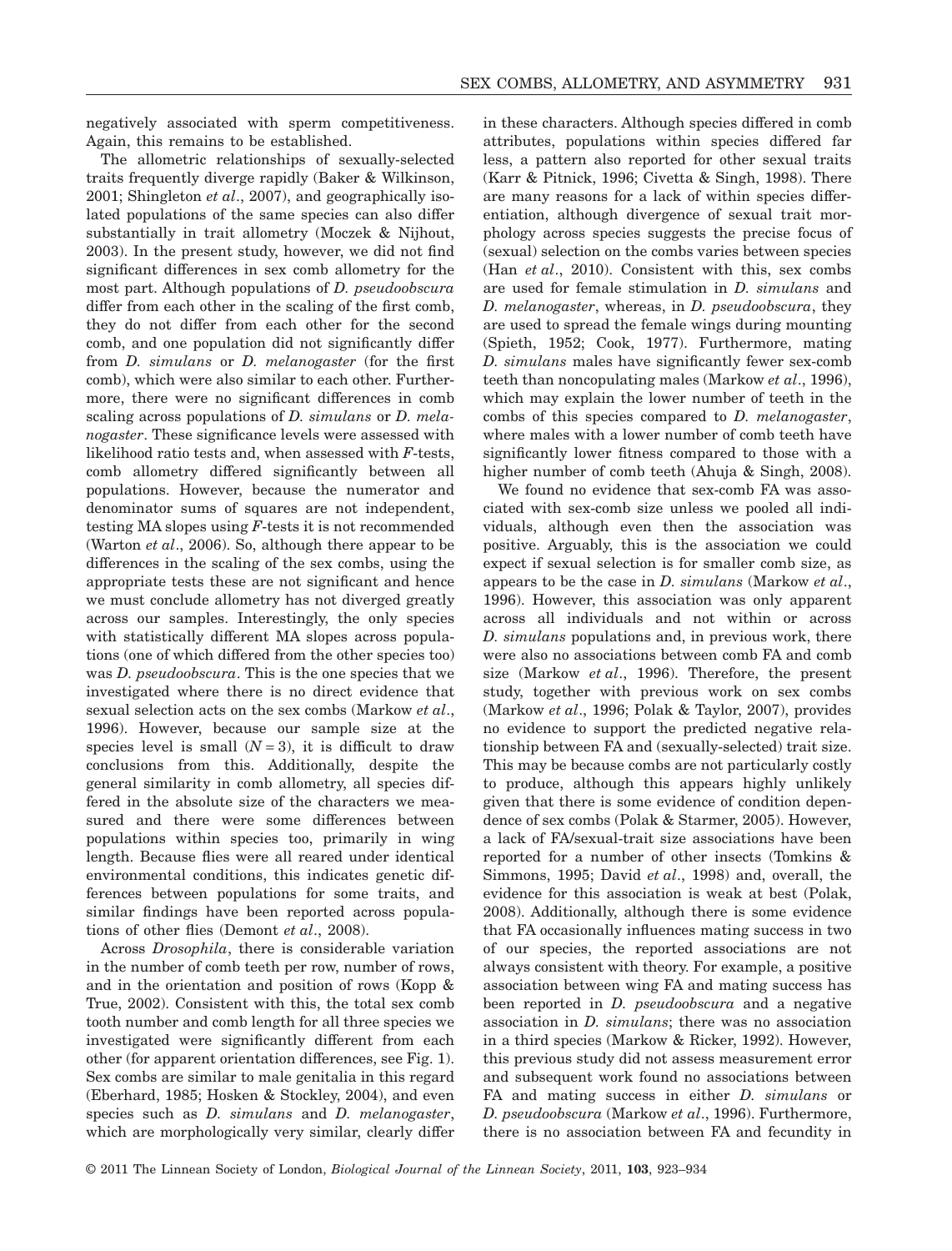*D. melanogaster* (Woods *et al*., 2002), which also suggests that FA genetic quality associations are at times weak (Martin & Hosken, 2002), a stance further supported by the lack of consistency of within-individual FA that we found in the present study.

For FA to be useful as an indicator of general individual quality, it should at least be consistent across different traits measured on the same individual, even if the correlations are weak (Whitlock, 1996). However, although we found that trait asymmetry differed between species (but not between population), there were no significant associations between FA in different traits. This supports claims that FA is trait rather than individual specific (Palmer & Strobeck, 1986; Clarke, 1998; Hosken, Blanckenhorn & Ward, 2000), as may be expected if different traits are developmentally buffered to different degrees (Lüpold, McElligott & Hosken, 2004). However, this lack of congruence may only generally be true when comparisons are across trait classes (e.g. sexual versus nonsexual) (Polak *et al*., 2003), as in the present study, and comparisons of differences in congruence across characters (and character classes) may reveal important information about trait developmental integration (Klingenberg, 2003). In any case, there is currently little consensus on how informative FA is from a sexual selection perspective (Palmer, 1999; Møller & Cuervo, 2003; Tomkins & Simmons, 2003; Uetz & Taylor, 2003). It is possible that comb–FA associations were present but undetectable in our populations, and that our null results reflect a lack in statistical power. Furthermore, much emphasis has been put on the problem of distinguishing FA from ME (Palmer & Strobeck, 1986; Palmer, 1994). However, we have followed the guidelines of Palmer (1999) when performing all our calculations of FA, can discern ME from FA, and our sample sizes exceeded those recommended by Palmer (1999). We did find significant differences in trait FA across species but not across populations, and differences were not associated with simple trait-size differences that were controlled for in the analyses. Because all flies were reared at the same temperature, which is the temperature they have been reared at since their capture, these FA differences reflect variation in developmental stability under a standard developmental regime. This variation across species is unlikely to simply be the result of differences in captivity duration because the two *D. simulans* populations have been in the laboratory for very different lengths of time and their FA did not differ. It is possible that variation in heterozygosity across the different species has affected FA (Mitton, 1997; Woolf & Markow, 2003), although it would be fortuitous if the different populations of the same species had similar heterozygosity but different species did not.

As a result, we are not sure of the mechanistic basis for the FA differences we see across species, although variation in FA across populations and taxa, including *Drosophila*, has been reported previously (Mitton, 1997; Civetta & Singh, 1998).

In summary, we find that sex combs are positively allometric in all the populations and species that we sampled. Thus, sex-combs appear to scale similar to sexually-selected signalling traits. Despite some variation in slope estimates, differences across populations and species were mostly nonsignificant. Finally, there were differences in trait FA across species, although we found no consistent evidence that FA was associated with trait size.

### ACKNOWLEDGEMENTS

We thank Nina Wedell, Tom Price, and Damien Smith for supplying some of the *Drosophila* stocks used in this study; Joel Atallah and Peter Dennis for sharing techniques; and the Department of Photography at the University College Falmouth for allowing us to use their microscope facilities. We also thank Russell Bonduriansky for kindly commenting on a previous version of this manuscript. This work was funded by NERC and the University of Exeter.

#### REFERENCES

- **Ahuja A, Singh RS. 2008.** Variation and evolution of male sex combs in *Drosophila*: nature of selection response and theories of genetic variation for sexual traits. *Genetics* **179:** 503–509.
- **Alatalo RV, Höglund J, Lundberg A. 1988.** Patterns of variation in tail ornament size in birds. *Biological Journal of the Linnean Society* **34:** 363–374.
- **Andersson M. 1994.** *Sexual selection*. Princeton, NJ: Princeton University Press.
- **Atallah J, Liu NH, Dennis P, Hon A, Larsen EW. 2009.** Developmental constraints and convergent evolution in *Drosophila* sex comb formation. *Evolution & Development* **11:** 205–218.
- **Baker RH, Wilkinson GS. 2001.** Phylogenetic analysis of sexual dimorphism and eye-span allometry in stalk-eyed flies (Diopsidae). *Evolution* **55:** 1373–1385.
- **Bonduriansky R. 2007.** Sexual selection and allometry: a critical reappraisal of the evidence and ideas. *Evolution* **61:** 838–849.
- **Bonduriansky R, Day T. 2003.** The evolution of static allometry in sexually selected traits. *Evolution* **57:** 2450–2458.
- **Civetta A, Singh RS. 1998.** Sex and speciation: genetic architecture and evolutionary potential of sexual versus nonsexual traits in the sibling species of the *Drosophila melanogaster* complex. *Evolution* **52:** 1080–1092.
- **Clarke GM. 1998.** Developmental stability and fitness: the evidence is not quite so clear. *American Naturalist* **152:** 762–766.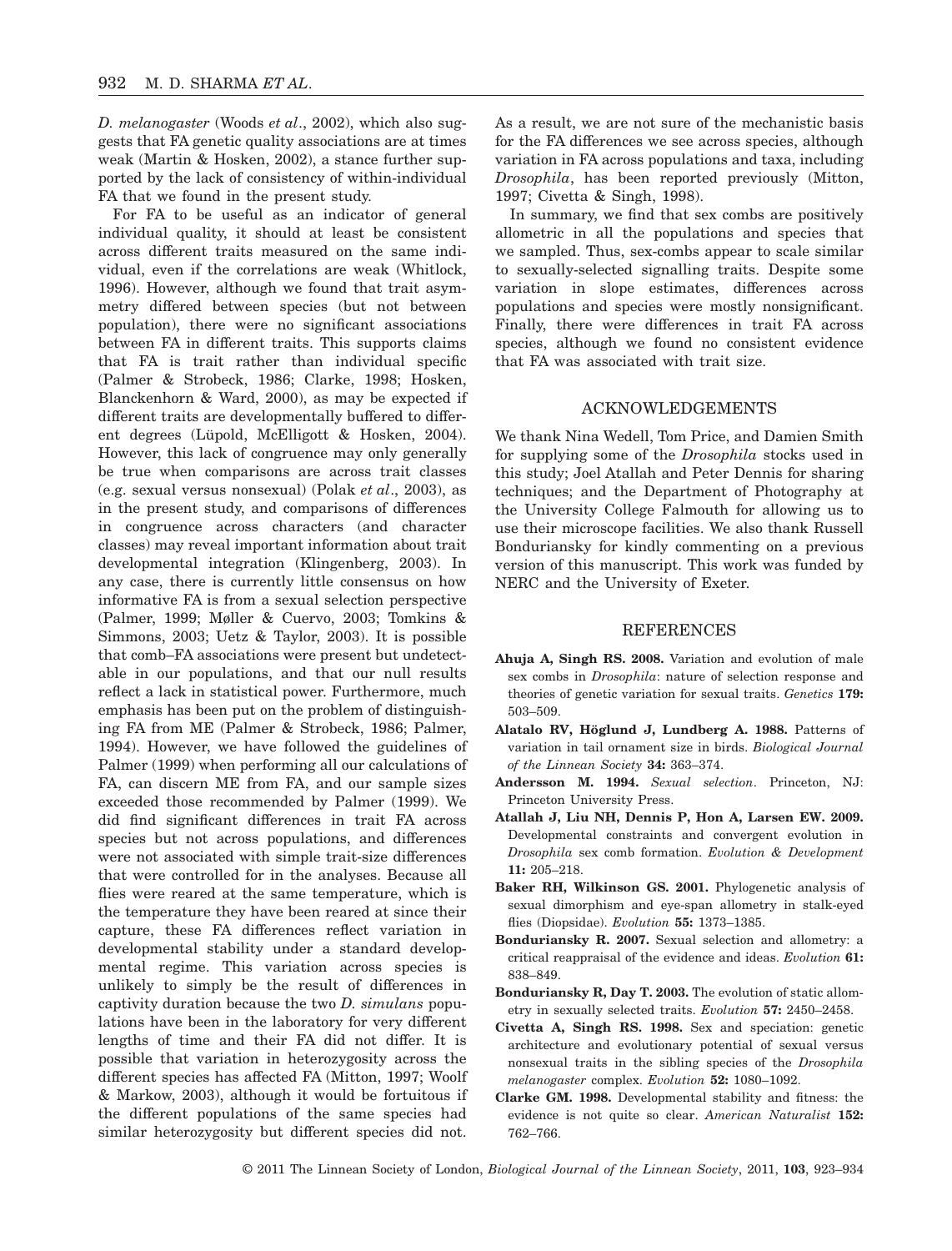- **Cock AG. 1966.** Genetical aspects of metrical growth and form in animals. *Quarterly Review of Biology* **41:** 131–190.
- **Cook RM. 1977.** Behavioral role of the sexcombs in *Drosophila melanogaster* and Drosophila simulans. *Behavior Genetics* **7:** 349–357.
- **Cuervo JJ, Møller AP. 2009.** The allometric pattern of sexually size dimorphic feather ornaments and factors affecting allometry. *Journal of Evolutionary Biology* **22:** 1503–1515.
- **David P, Hingle A, Greig D, Rutherford A, Pomiankowski A, Fowler K. 1998.** Male sexual ornament size but not asymmetry reflects condition in stalk-eyed flies. *Proceedings of the Royal Society of London Series B, Biological Sciences* **265:** 2211–2216.
- **Demont M, Blanckenhorn WU, Hosken DJ, Garner TWJ. 2008.** Molecular and quantitative genetic differentiation across Europe in yellow dung flies. *Journal of Evolutionary Biology* **21:** 1492–1503.
- **Eberhard WG. 1985.** *Sexual selection and animal genitalia*. Cambridge, MA: Harvard Univ. Press.
- **Eberhard WG. 2002.** Natural history and behavior of *Chymomyza mycopelates* and *C. exophthalma* (Diptera: Drosophilidae), and allometry of structures used as signals, weapons, and spore collectors. *Canadian Entomologist* **134:** 667–687.
- **Eberhard WG. 2009.** Static allometry and animal genitalia. *Evolution* **63:** 48–66.
- **Eberhard WG, Huber BA, Rafael Lucas Rodriguez S, Daniel Briceño R, Salas I, Rodriguez V. 1998.** One size fits all? Relationships between the size and degree of variation in genitalia and other body parts in twenty species of insects and spiders. *Evolution* **52:** 415–431.
- **Emlen DJ, Hunt J, Simmons LW. 2005.** Evolution of sexual dimorphism and male dimorphism in the expression of beetle horns: phylogenetic evidence for modularity, evolutionary lability, and constraint. *American Naturalist* **166:** S42–S68.
- **Gilchrist SA, Partridge L. 1999.** A comparison of the genetic basis of wing size divergence in three parallel body size clines of *Drosophila melanogaster*. *Genetics* **153:** 1775–1787.
- **Gould SJ. 1966.** Allometry and size in ontogeny and phylogeny. *Biological Reviews of the Cambridge Philosophical Society* **41:** 587–640.
- **Green AJ. 1992.** Positive allometry is likely with mate choice, competitive display and other functions. *Animal Behaviour* **43:** 170–172.
- **Han CS, Jablonski PG, Kim B, Park FC. 2010.** Sizeassortative mating and sexual size dimorphism are predictable from simple mechanics of mate-grasping behavior. *BMC Evolutionary Biology* **10:** 359.
- **Harvey PH, Pagel M. 1991.** *The comparative method in evolutionary biology*. Oxford: Oxford University Press.
- **Hosken DJ, Stockley P. 2004.** Sexual selection and genital evolution. *Trends in Ecology & Evolution* **19:** 87–93.
- **Hosken DJ, Ward PI. 2000.** Copula in yellow dung flies (*Scathophaga stercoraria*): investigating sperm competition models by histological observation. *Journal of Insect Physiology* **46:** 1355–1363.
- **Hosken DJ, Blanckenhorn WU, Ward PI. 2000.** Developmental stability in yellow dung flies (*Scathophaga stercoraria*): fluctuating asymmetry, heterozygosity and environmental stress. *Journal of Evolutionary Biology* **13:** 919–926.
- **Hosken DJ, Minder AM, Ward PI. 2005.** Male genital allometry in Scathophagidae (Diptera). *Evolutionary Ecology* **19:** 501–515.
- **Hosken DJ, Taylor ML, Hoyle K, Higgins S, Wedell N. 2008.** Attractive males have greater success in sperm competition. *Current Biology* **18:** R553–R554.
- **Hunt J, Simmons LW. 1998.** Patterns of fluctuating asymmetry in beetle horns: no evidence for reliable signaling. *Behavioral Ecology* **9:** 465–470.
- **Huxley JS. 1932.** *The problem of relative growth*. London: MacVeagh.
- **Huxley JS, Teissier G. 1936.** Terminology of relative growth. *Nature* **137:** 780–781.
- **Huxley JS, Needham J, Lerner IM. 1941.** Terminology of relative growth-rates. *Nature* **148:** 225–225.
- **Karr TL, Pitnick S. 1996.** The ins and outs of fertilization. *Nature* **379:** 405–406.
- **Klingenberg CP. 2003.** A developmental perspective on developmental instability: theory, models and mechanisms. In: Polak M, ed. *Developmental instability: causes and consequences*. New York, NY: Oxford University Press, 14–34.
- **Kodric-Brown A, Sibly RM, Brown JH. 2006.** The allometry of ornaments and weapons. *Proceedings of the National Academy of Sciences of the United States of America* **103:** 8733–8738.
- **Kopp A, True JR. 2002.** Evolution of male sexual characters in the Oriental *Drosophila melanogaster* species group. *Evolution & Development* **4:** 278–291.
- **Lakovaara S, Saura A. 1982.** Evolution and speciation in the *Drosophila obscura* group. In: Ashburner M, Carson HL, Thompson JN, eds. *The genetics and biology of Drosophila*. New York, NY: Academic Press, 2–59.
- **Legendre P. 2008.** lmodel2: model II Regression. R package, version 1.6-3.
- **Lessells CM, Boag PT. 1987.** Unrepeatable repeatabilities: a common mistake. *Auk* **104:** 116–121.
- **Lüpold S, McElligott AG, Hosken DJ. 2004.** Bat genitalia: allometry, variation and good genes. *Biological Journal of the Linnean Society* **83:** 497–507.
- **Markow TA, Ricker JP. 1992.** Male size, developmental stability, and mating success in natural populations of three *Drosophila* species. *Heredity* **69:** 122–127.
- **Markow TA, Bustoz D, Pitnick S. 1996.** Sexual selection and a secondary sexual character in two *Drosophila* species. *Animal Behaviour* **52:** 759–766.
- **Martin OY, Hosken DJ. 2002.** Asymmetry and fitness in female yellow dung flies. *Biological Journal of the Linnean Society* **76:** 557–563.
- **Mitton JB. 1997.** *Selection in natural populations*. Oxford: Oxford University Press.

**Moczek AP, Nijhout HF. 2003.** Rapid evolution of a polyphenic threshold. *Evolution & Development* **5:** 259–268. **Møller AP, Cuervo JJ. 2003.** Asymmetry, size, and sexual